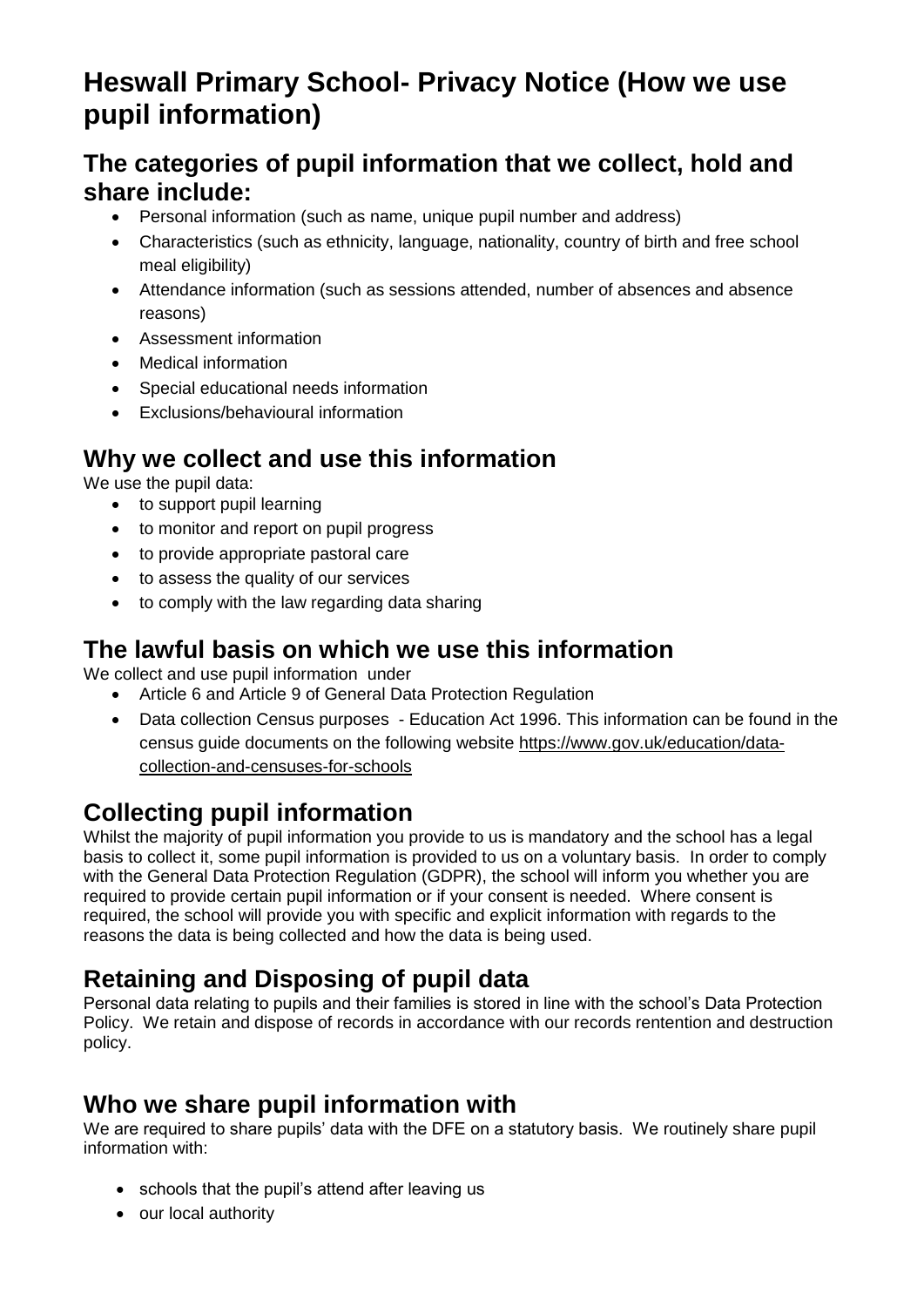- the Department for Education (DfE) (Statutory)
- School Nurse, NHS.
- The National Pupil Database (NPD)

# **Why we share pupil information**

We do not share information about our pupils with anyone without consent, unless there is a legal basis to do. Examples of legal basis for sharing information is given below.

We share pupils' data with the Department for Education (DfE) on a statutory basis. This data sharing underpins school funding and educational attainment policy and monitoring. We are required to share information about our pupils with our local authority (LA) and the Department for Education (DfE) under section 3 of The Education (Information About Individual Pupils) (England) Regulations 2013.

## **Data collection requirements:**

To find out more about the data collection requirements placed on us by the Department for Education (for example; via the school census) go to

[https://www.gov.uk/education/data-collection-and-censuses-for-schools.](https://www.gov.uk/education/data-collection-and-censuses-for-schools)

To find out more about the NPD, go to

[https://www.gov.uk/government/publications/national-pupil-database-user-guide-and-supporting](https://www.gov.uk/government/publications/national-pupil-database-user-guide-and-supporting-information)[information](https://www.gov.uk/government/publications/national-pupil-database-user-guide-and-supporting-information)

The Department has robust processes in place to ensure the confidentiality of our data is maintained and there are stringent controls in place regarding access and use of the data.

For more information about the department's data sharing process, please visit: <https://www.gov.uk/data-protection-how-we-collect-and-share-research-data>

For information about which organisations the department has provided pupil information, (and for which project), please visit the following website:

<https://www.gov.uk/government/publications/national-pupil-database-requests-received>

To contact DfE:<https://www.gov.uk/contact-dfe>

#### **Requesting access to your personal data**

Under data protection legislation, parents and pupils have the right to request access to information about them that the school holds. To make a request for your personal information, or be given access to your child's educational record, contact Mr J Lawrenson (Headteacher). The Data Protection Officer for Heswall Primary School is Jane Corrin and she can be contacted via the school office on 0151 342 7491

## **Individual's Rights**

GDPR gives individuals the following rights:-

The right to be informed - Individuals have the right to be informed about the collection and use of their personal data.

The right of access - Individuals will have the right to obtain:

confirmation that their data is being processed; access to their personal data; and other supplementary information

The right to rectification - Individuals have the right to have inaccurate personal data rectified.

The right to erasure - individuals can request to have personal data erased, also known as the right to be forgotten'. Individuals can make a request for erasure verbally or in writing and we have a month to respond. The right is **not absolute** and only applies in certain circumstances.